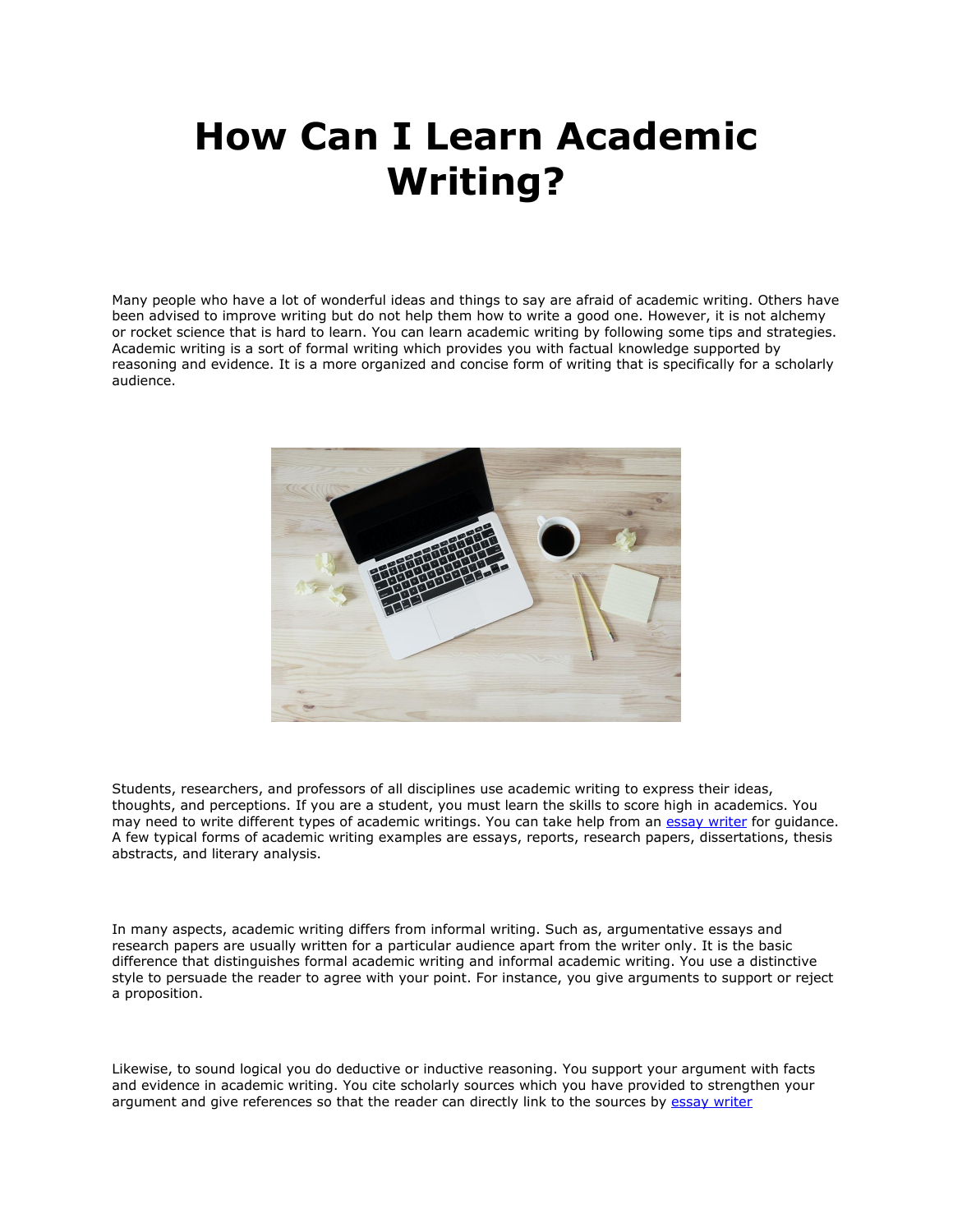[service](https://youressaywriter.net/) These techniques increase the credibility of your writing and convince the reader to accept your argument.

Similarly, you do not always write essays but you are also asked to write a reflection of a book, article, documentary, or situation. Although you are not bound to follow a special format, you still organize it in a comprehensive manner. You use an academic tone to reflect upon the sources. While critically evaluating the sources, you maintain a formal tone and give logical reasoning for affirmation or negation of certain books, articles, or documentaries.

The instructors often ask you to write reports instead of essays or reflections in a college or school. Remember, in report writing, [dissertation writers](https://gradschoolgenius.com/professional-dissertation-writers) do not give arguments but you provide appropriate information about a certain thing. The instructors provide a clear brief that contains the purpose of the report and specify the audience. All you have to do is to provide data in a well-structured format. You also give recommendations for the future course of action.

To begin with, you must know, academic writing follows a well-structured format for all of its types. Generally, you write an introductory paragraph, three or more body paragraphs, and a conclusion. However, some forms of academic writing may ask you to write executive summaries, abstracts, or recommendations.

Secondly, you have to be careful about parts of speech. All of the words in a sentence play a specific role.

To cap it all, you don't need to wonder how I will [write my essay](https://www.writemyessay.help/) . All you need to do is to learn a few strategies to do academic writing. The roles played by these words are termed as parts of speech. For example, the verb is most easily identified, it shows action in a sentence. While, a noun is a name of anything (an individual, an animal, or a place). In the same way, pronouns replace a noun, whereas preposition shows the position of a noun, etc.

Punctuation is at the core of academic writing. Any error in placing punctuation changes the meaning of the entire sentence. Though it must not create as much terror as it does. Let's see how commas are tricky: 'it is time to eat, children' or 'it is time to eat children.' Likewise, academic writing considers syntax. It is a technical term to describe how words are combined to make a sentence (structure). A well-structured sentence makes things clear and easy to understand. Whereas, ill-structured sentences give readers a hard time.

It is extremely important to give valid reasoning in academic writing, apart from the correct grammar. Usually, students lose marks in academic writing due to invalid reasoning. It occurs because of poor practice. If [essay writer](https://www.freeessaywriter.net/) will practice writing essays more, you will be able to do logical reasoning, strong argumentation, and excellent presentation. You make deductions while reasoning and provide evidence to prove your point in argumentation. This is the most distinctive feature of academic writing.